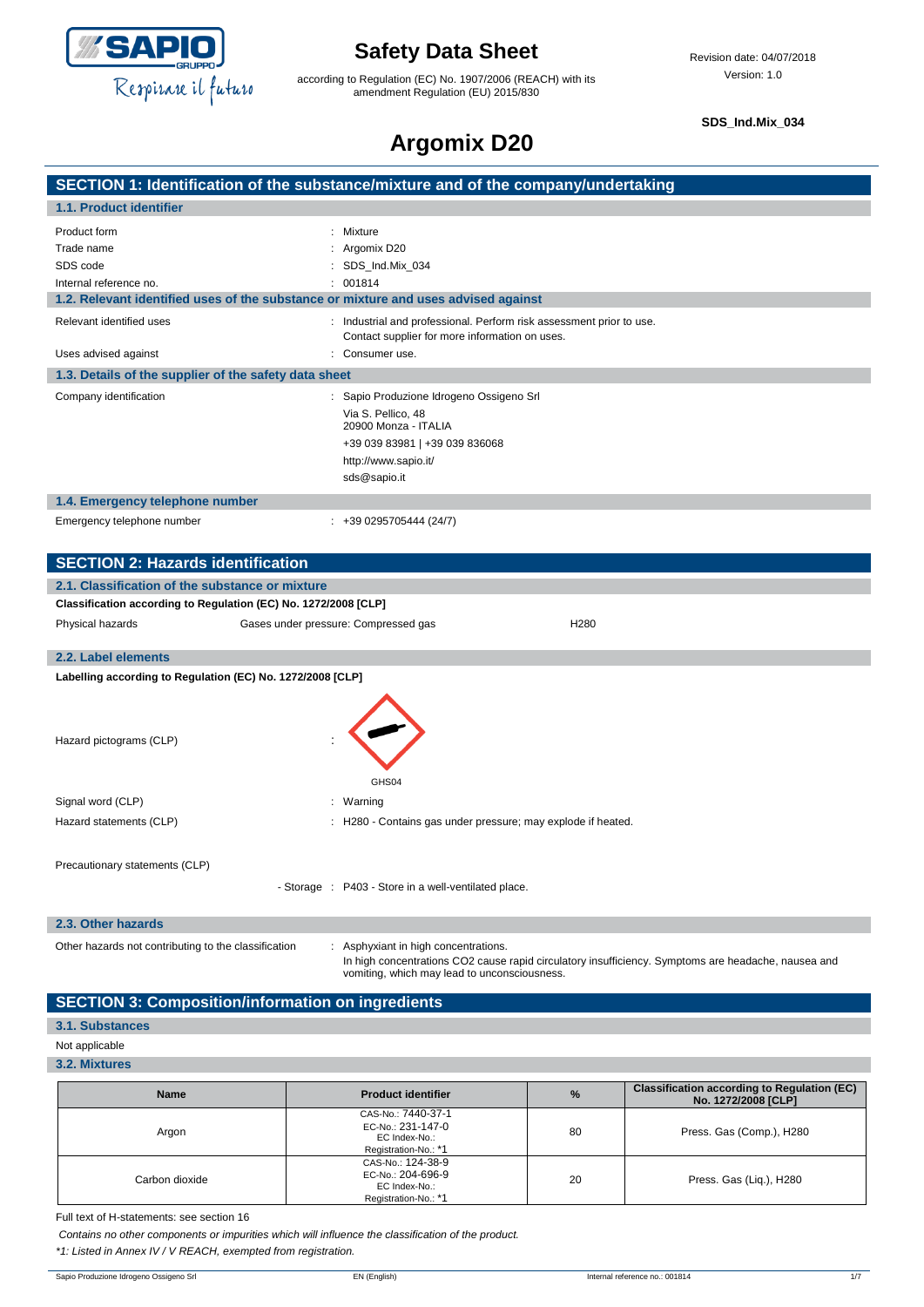

according to Regulation (EC) No. 1907/2006 (REACH) with its amendment Regulation (EU) 2015/830

**SDS\_Ind.Mix\_034**

# **Argomix D20**

*\*2: Registration deadline not expired.*

*\*3: Registration not required: Substance manufactured or imported < 1t/y.*

| gionanon'non'oganoa. Gabolanoo manafaolanoa of impontoa                         |                                                                                                                                                                                                                                                                                                                                                                                                                                                                                                                                                                                                                                                                                                                                                                              |
|---------------------------------------------------------------------------------|------------------------------------------------------------------------------------------------------------------------------------------------------------------------------------------------------------------------------------------------------------------------------------------------------------------------------------------------------------------------------------------------------------------------------------------------------------------------------------------------------------------------------------------------------------------------------------------------------------------------------------------------------------------------------------------------------------------------------------------------------------------------------|
| <b>SECTION 4: First aid measures</b>                                            |                                                                                                                                                                                                                                                                                                                                                                                                                                                                                                                                                                                                                                                                                                                                                                              |
| 4.1. Description of first aid measures                                          |                                                                                                                                                                                                                                                                                                                                                                                                                                                                                                                                                                                                                                                                                                                                                                              |
| - Inhalation                                                                    | Remove victim to uncontaminated area wearing self contained breathing apparatus. Keep victim warm and<br>rested. Call a doctor. Perform cardiopulmonary resuscitation if breathing stopped.                                                                                                                                                                                                                                                                                                                                                                                                                                                                                                                                                                                  |
| - Skin contact                                                                  | : Adverse effects not expected from this product.                                                                                                                                                                                                                                                                                                                                                                                                                                                                                                                                                                                                                                                                                                                            |
| - Eye contact                                                                   | Adverse effects not expected from this product.                                                                                                                                                                                                                                                                                                                                                                                                                                                                                                                                                                                                                                                                                                                              |
| - Ingestion                                                                     | Ingestion is not considered a potential route of exposure.                                                                                                                                                                                                                                                                                                                                                                                                                                                                                                                                                                                                                                                                                                                   |
| 4.2. Most important symptoms and effects, both acute and delayed                |                                                                                                                                                                                                                                                                                                                                                                                                                                                                                                                                                                                                                                                                                                                                                                              |
|                                                                                 | In high concentrations may cause asphyxiation. Symptoms may include loss of mobility/consciousness.<br>Victim may not be aware of asphyxiation.<br>Refer to section 11.                                                                                                                                                                                                                                                                                                                                                                                                                                                                                                                                                                                                      |
| 4.3. Indication of any immediate medical attention and special treatment needed | None.                                                                                                                                                                                                                                                                                                                                                                                                                                                                                                                                                                                                                                                                                                                                                                        |
| <b>SECTION 5: Firefighting measures</b>                                         |                                                                                                                                                                                                                                                                                                                                                                                                                                                                                                                                                                                                                                                                                                                                                                              |
| 5.1. Extinguishing media                                                        |                                                                                                                                                                                                                                                                                                                                                                                                                                                                                                                                                                                                                                                                                                                                                                              |
| - Suitable extinguishing media                                                  | : Water spray or fog.                                                                                                                                                                                                                                                                                                                                                                                                                                                                                                                                                                                                                                                                                                                                                        |
| - Unsuitable extinguishing media                                                | : Do not use water jet to extinguish.                                                                                                                                                                                                                                                                                                                                                                                                                                                                                                                                                                                                                                                                                                                                        |
| 5.2. Special hazards arising from the substance or mixture                      |                                                                                                                                                                                                                                                                                                                                                                                                                                                                                                                                                                                                                                                                                                                                                                              |
| Specific hazards                                                                | : Exposure to fire may cause containers to rupture/explode.                                                                                                                                                                                                                                                                                                                                                                                                                                                                                                                                                                                                                                                                                                                  |
| Hazardous combustion products                                                   | : None.                                                                                                                                                                                                                                                                                                                                                                                                                                                                                                                                                                                                                                                                                                                                                                      |
| 5.3. Advice for firefighters                                                    |                                                                                                                                                                                                                                                                                                                                                                                                                                                                                                                                                                                                                                                                                                                                                                              |
| Specific methods                                                                | Use fire control measures appropriate for the surrounding fire. Exposure to fire and heat radiation may cause                                                                                                                                                                                                                                                                                                                                                                                                                                                                                                                                                                                                                                                                |
| Special protective equipment for fire fighters                                  | gas receptacles to rupture. Cool endangered receptacles with water spray jet from a protected position.<br>Prevent water used in emergency cases from entering sewers and drainage systems.<br>If possible, stop flow of product.<br>Use water spray or fog to knock down fire fumes if possible.<br>Move containers away from the fire area if this can be done without risk.<br>In confined space use self-contained breathing apparatus.<br>Standard protective clothing and equipment (Self Contained Breathing Apparatus) for fire fighters.<br>Standard EN 137 - Self-contained open-circuit compressed air breathing apparatus with full face mask.<br>Standard EN 469 - Protective clothing for firefighters. Standard - EN 659: Protective gloves for firefighters. |
| <b>SECTION 6: Accidental release measures</b>                                   |                                                                                                                                                                                                                                                                                                                                                                                                                                                                                                                                                                                                                                                                                                                                                                              |
| 6.1. Personal precautions, protective equipment and emergency procedures        |                                                                                                                                                                                                                                                                                                                                                                                                                                                                                                                                                                                                                                                                                                                                                                              |
|                                                                                 | Try to stop release.<br>Evacuate area.<br>Wear self-contained breathing apparatus when entering area unless atmosphere is proved to be safe.<br>Ensure adequate air ventilation.<br>Prevent from entering sewers, basements and workpits, or any place where its accumulation can be<br>dangerous.<br>Act in accordance with local emergency plan.<br>Stay upwind.<br>Oxygen detectors should be used when asphyxiating gases may be released.                                                                                                                                                                                                                                                                                                                               |
| <b>6.2. Environmental precautions</b>                                           |                                                                                                                                                                                                                                                                                                                                                                                                                                                                                                                                                                                                                                                                                                                                                                              |
|                                                                                 | Try to stop release.                                                                                                                                                                                                                                                                                                                                                                                                                                                                                                                                                                                                                                                                                                                                                         |
| 6.3. Methods and material for containment and cleaning up                       |                                                                                                                                                                                                                                                                                                                                                                                                                                                                                                                                                                                                                                                                                                                                                                              |
|                                                                                 | Ventilate area.                                                                                                                                                                                                                                                                                                                                                                                                                                                                                                                                                                                                                                                                                                                                                              |
| 6.4. Reference to other sections                                                |                                                                                                                                                                                                                                                                                                                                                                                                                                                                                                                                                                                                                                                                                                                                                                              |
|                                                                                 | See also sections 8 and 13.                                                                                                                                                                                                                                                                                                                                                                                                                                                                                                                                                                                                                                                                                                                                                  |
| <b>SECTION 7: Handling and storage</b>                                          |                                                                                                                                                                                                                                                                                                                                                                                                                                                                                                                                                                                                                                                                                                                                                                              |
| 7.1. Precautions for safe handling                                              |                                                                                                                                                                                                                                                                                                                                                                                                                                                                                                                                                                                                                                                                                                                                                                              |

Safe use of the product state of the product must be handled in accordance with good industrial hygiene and safety procedures.

Only experienced and properly instructed persons should handle gases under pressure.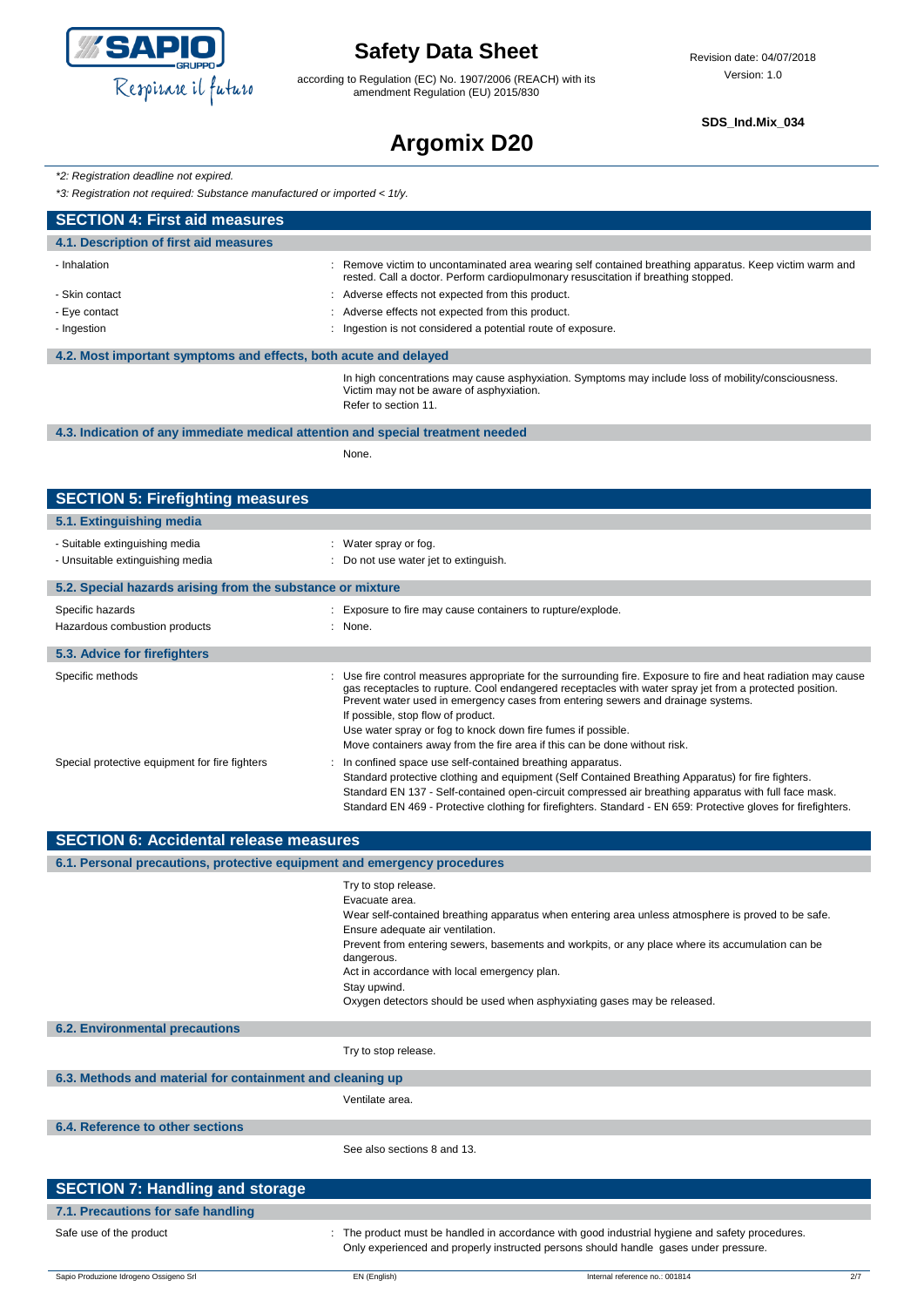

according to Regulation (EC) No. 1907/2006 (REACH) with its amendment Regulation (EU) 2015/830

### **SDS\_Ind.Mix\_034**

|                                                                   | <b>Argomix D20</b>                                                                                                                                                                                                                                                                                                                                                                                                                                                                                                                                                                                                                                                                                                                                                                                                                                                                                                                                                                                                                                                                                                                                                                                                                                                                                                                                             |
|-------------------------------------------------------------------|----------------------------------------------------------------------------------------------------------------------------------------------------------------------------------------------------------------------------------------------------------------------------------------------------------------------------------------------------------------------------------------------------------------------------------------------------------------------------------------------------------------------------------------------------------------------------------------------------------------------------------------------------------------------------------------------------------------------------------------------------------------------------------------------------------------------------------------------------------------------------------------------------------------------------------------------------------------------------------------------------------------------------------------------------------------------------------------------------------------------------------------------------------------------------------------------------------------------------------------------------------------------------------------------------------------------------------------------------------------|
|                                                                   | Consider pressure relief device(s) in gas installations.<br>Ensure the complete gas system was (or is regularily) checked for leaks before use.<br>Do not smoke while handling product.<br>Use only properly specified equipment which is suitable for this product, its supply pressure and temperature.<br>Contact your gas supplier if in doubt.<br>Avoid suck back of water, acid and alkalis.<br>Do not breathe gas.                                                                                                                                                                                                                                                                                                                                                                                                                                                                                                                                                                                                                                                                                                                                                                                                                                                                                                                                      |
| Safe handling of the gas receptacle                               | Avoid release of product into atmosphere.<br>Do not allow backfeed into the container.                                                                                                                                                                                                                                                                                                                                                                                                                                                                                                                                                                                                                                                                                                                                                                                                                                                                                                                                                                                                                                                                                                                                                                                                                                                                         |
|                                                                   | Protect receptacles from physical damage; do not drag, roll, slide or drop.<br>When moving receptacles, even for short distances, use a cart (trolley, hand truck, etc.) designed to<br>transport receptacles.<br>Leave valve protection caps in place until the container has been secured against either a wall or bench or<br>placed in a container stand and is ready for use.<br>If user experiences any difficulty operating receptacle valve discontinue use and contact supplier.<br>Never attempt to repair or modify container valves or safety relief devices.<br>Damaged valves should be reported immediately to the supplier.<br>Keep container valve outlets clean and free from contaminants particularly oil and water.<br>Replace valve outlet caps or plugs and container caps where supplied as soon as container is disconnected<br>from equipment.<br>Close container valve after each use and when empty, even if still connected to equipment.<br>Never attempt to transfer gases from one container to another.<br>Never use direct flame or electrical heating devices to raise the pressure of a container.<br>Do not remove or deface labels provided by the supplier for the identification of the receptacle contents.<br>Suck back of water into the container must be prevented.<br>Open valve slowly to avoid pressure shock. |
| 7.2. Conditions for safe storage, including any incompatibilities |                                                                                                                                                                                                                                                                                                                                                                                                                                                                                                                                                                                                                                                                                                                                                                                                                                                                                                                                                                                                                                                                                                                                                                                                                                                                                                                                                                |
|                                                                   | Observe all regulations and local requirements regarding storage of containers.<br>Containers should not be stored in conditions likely to encourage corrosion.<br>Container valve guards or caps should be in place.<br>Containers should be stored in the vertical position and properly secured to prevent them from falling over.<br>Stored containers should be periodically checked for general condition and leakage.<br>Keep container below 50°C in a well ventilated place.<br>Store containers in location free from fire risk and away from sources of heat and ignition.<br>Keep away from combustible materials.                                                                                                                                                                                                                                                                                                                                                                                                                                                                                                                                                                                                                                                                                                                                 |
| 7.3. Specific end use(s)                                          |                                                                                                                                                                                                                                                                                                                                                                                                                                                                                                                                                                                                                                                                                                                                                                                                                                                                                                                                                                                                                                                                                                                                                                                                                                                                                                                                                                |

None.

### **SECTION 8: Exposure controls/personal protection**

### **8.1. Control parameters**

| Carbon dioxide (124-38-9)                |                                      |                                                           |
|------------------------------------------|--------------------------------------|-----------------------------------------------------------|
| <b>OEL: Occupational Exposure Limits</b> |                                      |                                                           |
|                                          | ACGIH TWA (ppm)                      | 5000 ppm                                                  |
|                                          | ACGIH STEL (ppm)                     | 30000 ppm                                                 |
| <b>ACGIH</b>                             | Remark (ACGIH)                       | Asphyxia                                                  |
|                                          | Regulatory reference                 | <b>ACGIH 2017</b>                                         |
| Italy                                    | TWA (IT) OEL 8h [mg/m <sup>3</sup> ] | 9000 mg/m <sup>3</sup>                                    |
|                                          | TWA (IT) OEL 8h [ppm]                | 5000 ppm                                                  |
|                                          | Regulatory reference                 | Allegato XXXVIII del D.Lgs. 9 aprile 2008, n. 81 e s.m.i. |

```
PNEC (Predicted No-Effect Concentration) : None available.
```
**8.2. Exposure controls**

| 8.2.1. Appropriate engineering controls                                   |                                                                                                                                                                                                                                              |  |
|---------------------------------------------------------------------------|----------------------------------------------------------------------------------------------------------------------------------------------------------------------------------------------------------------------------------------------|--|
|                                                                           | Provide adequate general and local exhaust ventilation.                                                                                                                                                                                      |  |
|                                                                           | Systems under pressure should be regularily checked for leakages.                                                                                                                                                                            |  |
|                                                                           | Ensure exposure is below occupational exposure limits (where available).                                                                                                                                                                     |  |
|                                                                           | Oxygen detectors should be used when asphyxiating gases may be released.                                                                                                                                                                     |  |
|                                                                           | Consider the use of a work permit system e.g. for maintenance activities.                                                                                                                                                                    |  |
| 8.2.2. Individual protection measures, e.g. personal protective equipment |                                                                                                                                                                                                                                              |  |
|                                                                           | A risk assessment should be conducted and documented in each work area to assess the risks related to the<br>use of the product and to select the PPE that matches the relevant risk. The following recommendations<br>should be considered: |  |
|                                                                           | PPE compliant to the recommended EN/ISO standards should be selected.                                                                                                                                                                        |  |
| • Eye/face protection                                                     | : Wear safety glasses with side shields.                                                                                                                                                                                                     |  |
|                                                                           | Standard EN 166 - Personal eye-protection - specifications.                                                                                                                                                                                  |  |
| • Skin protection                                                         |                                                                                                                                                                                                                                              |  |
| - Hand protection                                                         | : Wear working gloves when handling gas containers.                                                                                                                                                                                          |  |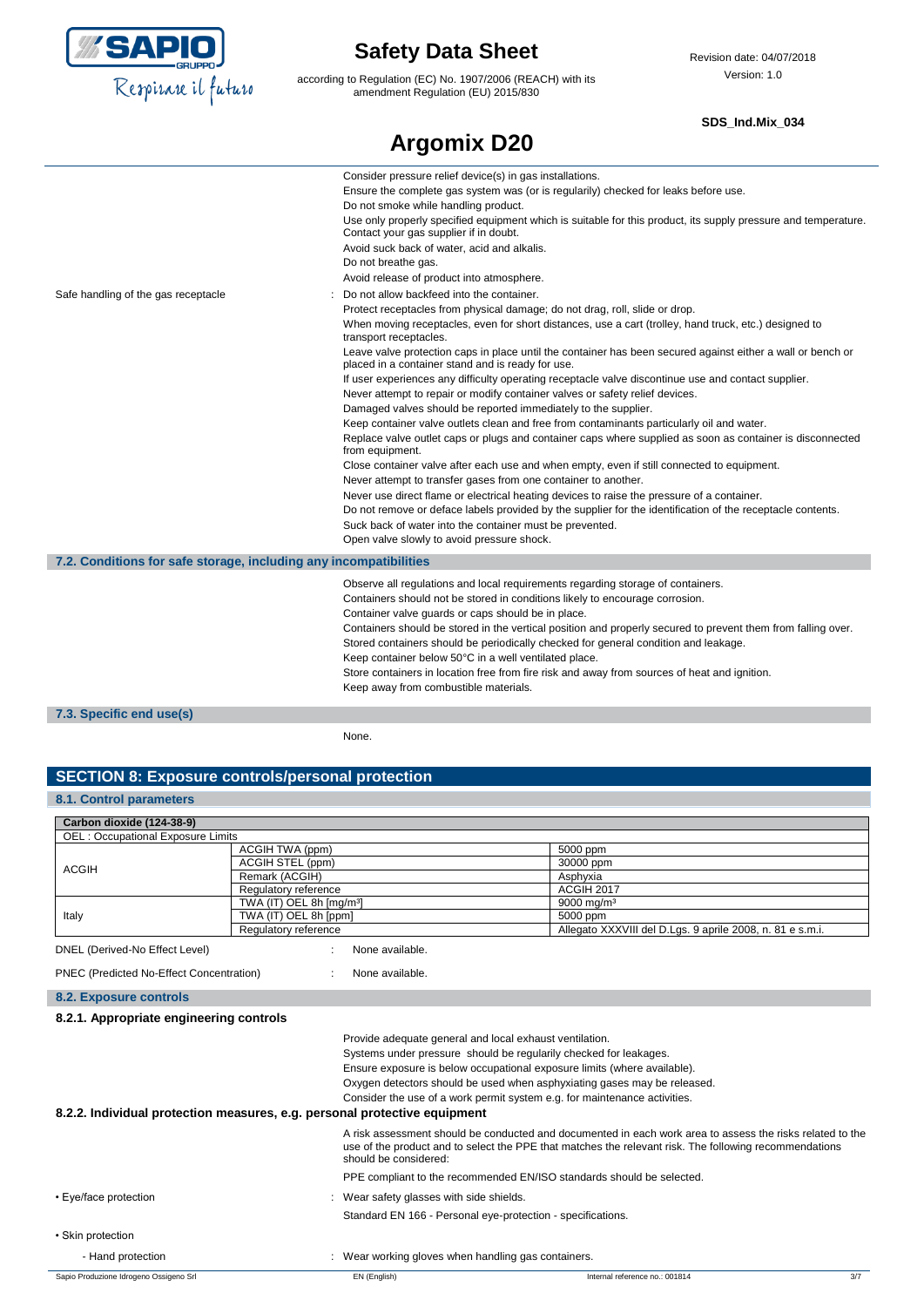

according to Regulation (EC) No. 1907/2006 (REACH) with its amendment Regulation (EU) 2015/830

Revision date: 04/07/2018 Version: 1.0

#### **SDS\_Ind.Mix\_034**

| <b>Argomix D20</b>                     |  |                                                                                                                                                     |
|----------------------------------------|--|-----------------------------------------------------------------------------------------------------------------------------------------------------|
|                                        |  | Standard EN 388 - Protective gloves against mechanical risk.                                                                                        |
| - Other                                |  | : Wear safety shoes while handling containers.                                                                                                      |
|                                        |  | Standard EN ISO 20345 - Personal protective equipment - Safety footwear.                                                                            |
| • Respiratory protection               |  | : Gas filters may be used if all surrounding conditions e.g. type and concentration of the contaminant(s) and<br>duration of use are known.         |
|                                        |  | Use gas filters with full face mask, where exposure limits may be exceeded for a short-term period, e.g.<br>connecting or disconnecting containers. |
|                                        |  | Gas filters do not protect against oxygen deficiency.                                                                                               |
|                                        |  | Self contained breathing apparatus (SCBA) or positive pressure airline with mask are to be used in oxygen-<br>deficient atmospheres.                |
|                                        |  | Standard EN 14387 - Gas filter(s), combined filter(s) and full face mask - EN 136.                                                                  |
|                                        |  | Standard EN 137 - Self-contained open-circuit compressed air breathing apparatus with full face mask.                                               |
| • Thermal hazards                      |  | : None in addition to the above sections.                                                                                                           |
| 8.2.3. Environmental exposure controls |  |                                                                                                                                                     |

None necessary.

### **SECTION 9: Physical and chemical properties**

| 9.1. Information on basic physical and chemical properties |     |  |  |  |
|------------------------------------------------------------|-----|--|--|--|
| Appearance                                                 |     |  |  |  |
| Physical state at 20°C / 101.3kPa                          | Gas |  |  |  |

| Colour                                          | Mixture contains one or more component(s) which have the following colour(s):<br>Colourless. |
|-------------------------------------------------|----------------------------------------------------------------------------------------------|
| Odour                                           | Odourless.                                                                                   |
| Odour threshold                                 | Odour threshold is subjective and inadequate to warn of overexposure.                        |
| pH                                              | Not applicable for gases and gas mixtures.                                                   |
| Melting point / Freezing point                  | Not applicable for gas mixtures.                                                             |
| Boiling point                                   | Not applicable for gas mixtures.                                                             |
| Flash point                                     | Not applicable for gases and gas mixtures.                                                   |
| Evaporation rate                                | Not applicable for gases and gas mixtures.                                                   |
| Flammability (solid, gas)                       | Non flammable.                                                                               |
| <b>Explosive limits</b>                         | Non flammable.                                                                               |
| Vapour pressure [20°C]                          | Not applicable.                                                                              |
| Vapour pressure [50°C]                          | : Not applicable.                                                                            |
| Vapour density                                  | Not applicable.                                                                              |
| Relative density, gas (air=1)                   | Heavier than air.                                                                            |
| Partition coefficient n-octanol/water (Log Kow) | : Not applicable for gas mixtures.                                                           |
| Auto-ignition temperature                       | Non flammable.                                                                               |
| Decomposition temperature                       | : Not applicable.                                                                            |
| Viscosity                                       | No reliable data available.                                                                  |
| <b>Explosive properties</b>                     | Not applicable.                                                                              |
| Oxidising properties                            | Not applicable.                                                                              |

### **9.2. Other information**

| Molar mass | Not applicable for gas mixtures.                                                                       |
|------------|--------------------------------------------------------------------------------------------------------|
| Other data | Gas/vapour heavier than air. May accumulate in confined spaces, particularly at or below ground level. |

| <b>SECTION 10: Stability and reactivity</b> |                                         |                                                                                                      |     |
|---------------------------------------------|-----------------------------------------|------------------------------------------------------------------------------------------------------|-----|
| 10.1. Reactivity                            |                                         |                                                                                                      |     |
|                                             |                                         | No reactivity hazard other than the effects described in sub-sections below.                         |     |
| 10.2. Chemical stability                    |                                         |                                                                                                      |     |
|                                             | Stable under normal conditions.         |                                                                                                      |     |
| 10.3. Possibility of hazardous reactions    |                                         |                                                                                                      |     |
|                                             | None.                                   |                                                                                                      |     |
| 10.4. Conditions to avoid                   |                                         |                                                                                                      |     |
|                                             | Avoid moisture in installation systems. |                                                                                                      |     |
| 10.5. Incompatible materials                |                                         |                                                                                                      |     |
|                                             | None.                                   | For additional information on compatibility refer to ISO 11114.                                      |     |
| 10.6. Hazardous decomposition products      |                                         |                                                                                                      |     |
|                                             |                                         | Under normal conditions of storage and use, hazardous decomposition products should not be produced. |     |
| Sapio Produzione Idrogeno Ossigeno Srl      | EN (English)                            | Internal reference no.: 001814                                                                       | 4/7 |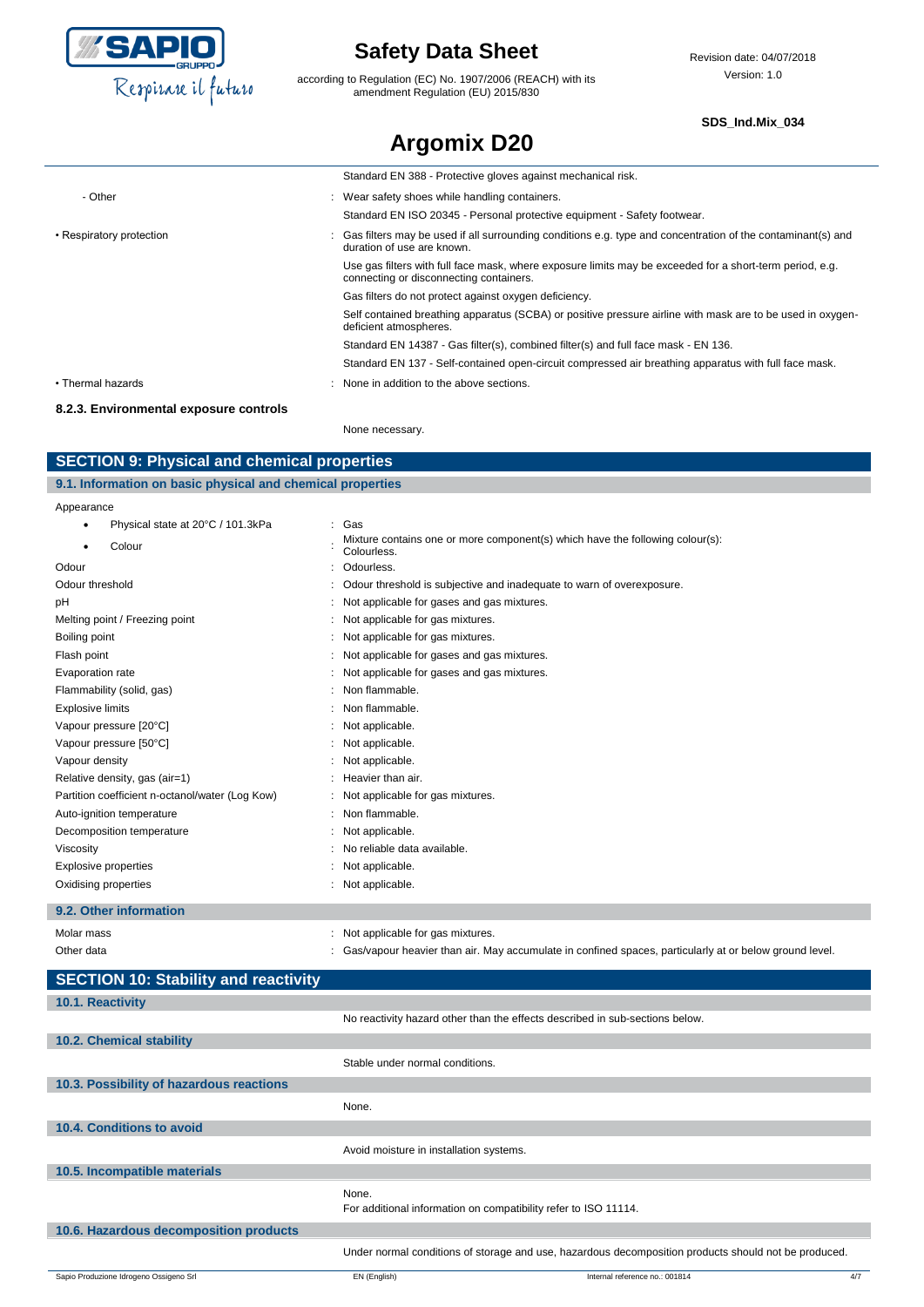

according to Regulation (EC) No. 1907/2006 (REACH) with its amendment Regulation (EU) 2015/830

#### **SDS\_Ind.Mix\_034**

# **Argomix D20**

| <b>SECTION 11: Toxicological information</b> |  |  |  |
|----------------------------------------------|--|--|--|
|                                              |  |  |  |

| 11.1. Information on toxicological effects |                                                                                                                                                                                                                                                                                                                                                                                                                                              |
|--------------------------------------------|----------------------------------------------------------------------------------------------------------------------------------------------------------------------------------------------------------------------------------------------------------------------------------------------------------------------------------------------------------------------------------------------------------------------------------------------|
|                                            |                                                                                                                                                                                                                                                                                                                                                                                                                                              |
| <b>Acute toxicity</b>                      | : Toxicological effects not expected from this product if occupational exposure limit values are not exceeded.                                                                                                                                                                                                                                                                                                                               |
|                                            | Unlike simple asphyxiants, carbon dioxide has the ability to cause death even when normal oxygen levels<br>(20-21%) are maintained. 5% CO2 has been found to act synergistically to increase the toxicity of certain<br>other gases (CO, NO2). CO2 has been shown to enhance the production of carboxy- or met-hemoglobin by<br>these gases possibly due to carbon dioxide's stimulatory effects on the respiratory and circulatory systems. |
|                                            | For more information, see EIGA Safety Info 24: "Carbon Dioxide, Physiological hazards" at www.eiga.eu.                                                                                                                                                                                                                                                                                                                                       |
| Skin corrosion/irritation                  | : No known effects from this product.                                                                                                                                                                                                                                                                                                                                                                                                        |
| Serious eye damage/irritation              | : No known effects from this product.                                                                                                                                                                                                                                                                                                                                                                                                        |
| Respiratory or skin sensitisation          | : No known effects from this product.                                                                                                                                                                                                                                                                                                                                                                                                        |
| Germ cell mutagenicity                     | : No known effects from this product.                                                                                                                                                                                                                                                                                                                                                                                                        |
| Carcinogenicity                            | : No known effects from this product.                                                                                                                                                                                                                                                                                                                                                                                                        |
| <b>Toxic for reproduction: Fertility</b>   | : No known effects from this product.                                                                                                                                                                                                                                                                                                                                                                                                        |
| Toxic for reproduction: unborn child       | : No known effects from this product.                                                                                                                                                                                                                                                                                                                                                                                                        |
| <b>STOT-single exposure</b>                | : No known effects from this product.                                                                                                                                                                                                                                                                                                                                                                                                        |
| <b>STOT-repeated exposure</b>              | : No known effects from this product.                                                                                                                                                                                                                                                                                                                                                                                                        |
| <b>Aspiration hazard</b>                   | : Not applicable for gases and gas mixtures.                                                                                                                                                                                                                                                                                                                                                                                                 |
|                                            |                                                                                                                                                                                                                                                                                                                                                                                                                                              |

| <b>SECTION 12: Ecological information</b>                               |                                                                                                                                                                                                                                                                                         |
|-------------------------------------------------------------------------|-----------------------------------------------------------------------------------------------------------------------------------------------------------------------------------------------------------------------------------------------------------------------------------------|
| 12.1. Toxicity                                                          |                                                                                                                                                                                                                                                                                         |
| Assessment                                                              | : No ecological damage caused by this product.                                                                                                                                                                                                                                          |
| EC50 48h - Daphnia magna<br>EC50 72h - Algae<br>LC50 96 h - Fish        | : No data available.<br>No data available.<br>: No data available.                                                                                                                                                                                                                      |
| 12.2. Persistence and degradability                                     |                                                                                                                                                                                                                                                                                         |
| Assessment                                                              | : No ecological damage caused by this product.                                                                                                                                                                                                                                          |
| 12.3. Bioaccumulative potential                                         |                                                                                                                                                                                                                                                                                         |
| Assessment                                                              | : No data available.                                                                                                                                                                                                                                                                    |
| 12.4. Mobility in soil                                                  |                                                                                                                                                                                                                                                                                         |
| Assessment                                                              | : Because of its high volatility, the product is unlikely to cause ground or water pollution.<br>Partition into soil is unlikely.                                                                                                                                                       |
| 12.5. Results of PBT and vPvB assessment                                |                                                                                                                                                                                                                                                                                         |
| Assessment                                                              | : Not classified as PBT or vPvB.                                                                                                                                                                                                                                                        |
| 12.6. Other adverse effects                                             |                                                                                                                                                                                                                                                                                         |
| Other adverse effects                                                   | : No known effects from this product.                                                                                                                                                                                                                                                   |
| Effect on the ozone layer<br>Effect on global warming                   | : None.<br>Contains greenhouse gas(es).                                                                                                                                                                                                                                                 |
| <b>SECTION 13: Disposal considerations</b>                              |                                                                                                                                                                                                                                                                                         |
| 13.1. Waste treatment methods                                           |                                                                                                                                                                                                                                                                                         |
| List of hazardous waste codes (from Commission<br>Decision 2001/118/EC) | May be vented to atmosphere in a well ventilated place.<br>Do not discharge into any place where its accumulation could be dangerous.<br>Return unused product in original receptacle to supplier.<br>: 16 05 05 : Gases in pressure containers other than those mentioned in 16 05 04. |
| <b>13.2. Additional information</b>                                     |                                                                                                                                                                                                                                                                                         |
|                                                                         | External treatment and disposal of waste should comply with applicable local and/or national regulations.                                                                                                                                                                               |
| <b>SECTION 14: Transport information</b>                                |                                                                                                                                                                                                                                                                                         |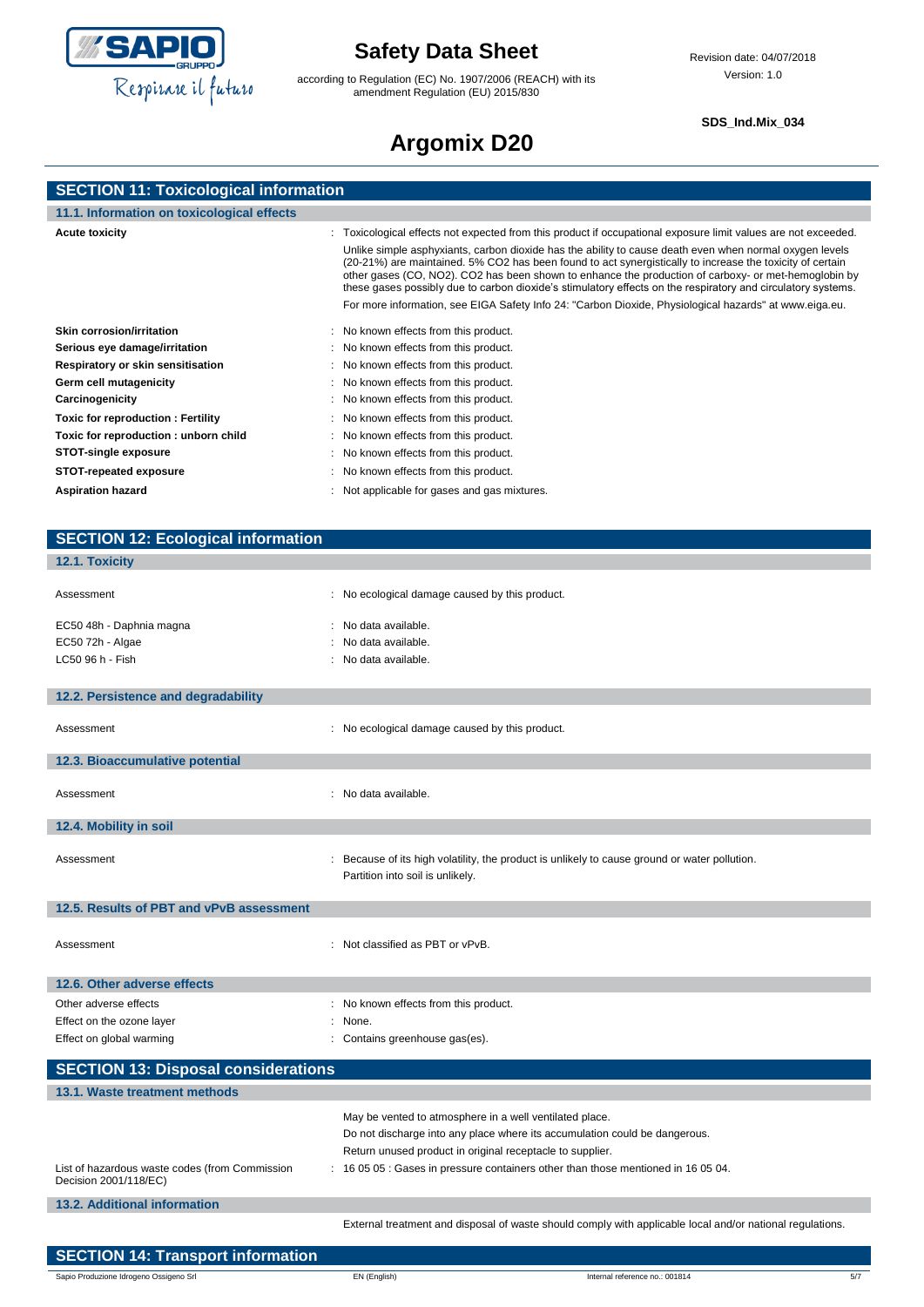

according to Regulation (EC) No. 1907/2006 (REACH) with its amendment Regulation (EU) 2015/830

### **SDS\_Ind.Mix\_034**

# **Argomix D20**

| 14.1. UN number                                                                |                                                                                                                                                                                                                                                                                                                                                                                                                                             |
|--------------------------------------------------------------------------------|---------------------------------------------------------------------------------------------------------------------------------------------------------------------------------------------------------------------------------------------------------------------------------------------------------------------------------------------------------------------------------------------------------------------------------------------|
| UN-No.                                                                         | : 1956                                                                                                                                                                                                                                                                                                                                                                                                                                      |
|                                                                                |                                                                                                                                                                                                                                                                                                                                                                                                                                             |
| 14.2. UN proper shipping name                                                  |                                                                                                                                                                                                                                                                                                                                                                                                                                             |
| Transport by road/rail (ADR/RID)                                               | COMPRESSED GAS, N.O.S. (Argon, Carbon dioxide)                                                                                                                                                                                                                                                                                                                                                                                              |
| Transport by air (ICAO-TI / IATA-DGR)                                          | Compressed gas, n.o.s. (Argon, Carbon dioxide)                                                                                                                                                                                                                                                                                                                                                                                              |
| Transport by sea (IMDG)                                                        | COMPRESSED GAS, N.O.S. (Argon, Carbon dioxide)                                                                                                                                                                                                                                                                                                                                                                                              |
| 14.3. Transport hazard class(es)                                               |                                                                                                                                                                                                                                                                                                                                                                                                                                             |
| Labelling                                                                      |                                                                                                                                                                                                                                                                                                                                                                                                                                             |
|                                                                                |                                                                                                                                                                                                                                                                                                                                                                                                                                             |
|                                                                                | 2.2 : Non-flammable, non-toxic gases.                                                                                                                                                                                                                                                                                                                                                                                                       |
| Transport by road/rail (ADR/RID)<br>Class                                      | $\therefore$ 2                                                                                                                                                                                                                                                                                                                                                                                                                              |
| Classification code                                                            | : 1A                                                                                                                                                                                                                                                                                                                                                                                                                                        |
| Hazard identification number                                                   | : 20                                                                                                                                                                                                                                                                                                                                                                                                                                        |
| <b>Tunnel Restriction</b>                                                      | : E - Passage forbidden through tunnels of category E                                                                                                                                                                                                                                                                                                                                                                                       |
| Transport by air (ICAO-TI / IATA-DGR)                                          |                                                                                                                                                                                                                                                                                                                                                                                                                                             |
| Class / Div. (Sub. risk(s))                                                    | : 2.2                                                                                                                                                                                                                                                                                                                                                                                                                                       |
| Transport by sea (IMDG)                                                        |                                                                                                                                                                                                                                                                                                                                                                                                                                             |
| Class / Div. (Sub. risk(s))                                                    | : 2.2                                                                                                                                                                                                                                                                                                                                                                                                                                       |
| Emergency Schedule (EmS) - Fire                                                | $:$ F-C                                                                                                                                                                                                                                                                                                                                                                                                                                     |
| Emergency Schedule (EmS) - Spillage                                            | $: S-V$                                                                                                                                                                                                                                                                                                                                                                                                                                     |
| 14.4. Packing group                                                            |                                                                                                                                                                                                                                                                                                                                                                                                                                             |
| Transport by road/rail (ADR/RID)                                               | Not applicable                                                                                                                                                                                                                                                                                                                                                                                                                              |
| Transport by air (ICAO-TI / IATA-DGR)                                          | Not applicable                                                                                                                                                                                                                                                                                                                                                                                                                              |
| Transport by sea (IMDG)                                                        | Not applicable                                                                                                                                                                                                                                                                                                                                                                                                                              |
| <b>14.5. Environmental hazards</b>                                             |                                                                                                                                                                                                                                                                                                                                                                                                                                             |
| Transport by road/rail (ADR/RID)                                               | None.                                                                                                                                                                                                                                                                                                                                                                                                                                       |
| Transport by air (ICAO-TI / IATA-DGR)                                          | None.                                                                                                                                                                                                                                                                                                                                                                                                                                       |
| Transport by sea (IMDG)                                                        | None.                                                                                                                                                                                                                                                                                                                                                                                                                                       |
| 14.6. Special precautions for user                                             |                                                                                                                                                                                                                                                                                                                                                                                                                                             |
| <b>Packing Instruction(s)</b>                                                  |                                                                                                                                                                                                                                                                                                                                                                                                                                             |
| Transport by road/rail (ADR/RID)                                               | : P200                                                                                                                                                                                                                                                                                                                                                                                                                                      |
| Transport by air (ICAO-TI / IATA-DGR)                                          |                                                                                                                                                                                                                                                                                                                                                                                                                                             |
| Passenger and Cargo Aircraft                                                   | : 200.                                                                                                                                                                                                                                                                                                                                                                                                                                      |
| Cargo Aircraft only                                                            | 200.                                                                                                                                                                                                                                                                                                                                                                                                                                        |
| Transport by sea (IMDG)                                                        | : P200                                                                                                                                                                                                                                                                                                                                                                                                                                      |
| Special transport precautions                                                  | : Avoid transport on vehicles where the load space is not separated from the driver's compartment.<br>Ensure vehicle driver is aware of the potential hazards of the load and knows what to do in the event of an<br>accident or an emergency.<br>Before transporting product containers:<br>- Ensure there is adequate ventilation.<br>- Ensure that containers are firmly secured.<br>- Ensure container valve is closed and not leaking. |
|                                                                                | - Ensure valve outlet cap nut or plug (where provided) is correctly fitted.                                                                                                                                                                                                                                                                                                                                                                 |
|                                                                                | - Ensure valve protection device (where provided) is correctly fitted.                                                                                                                                                                                                                                                                                                                                                                      |
| 14.7. Transport in bulk according to Annex II of MARPOL 73/78 and the IBC Code |                                                                                                                                                                                                                                                                                                                                                                                                                                             |

Not applicable.

# **SECTION 15: Regulatory information**

**15.1 Safety, health and environmental regulations/legislation specific for the substance or mixture EU-Regulations**